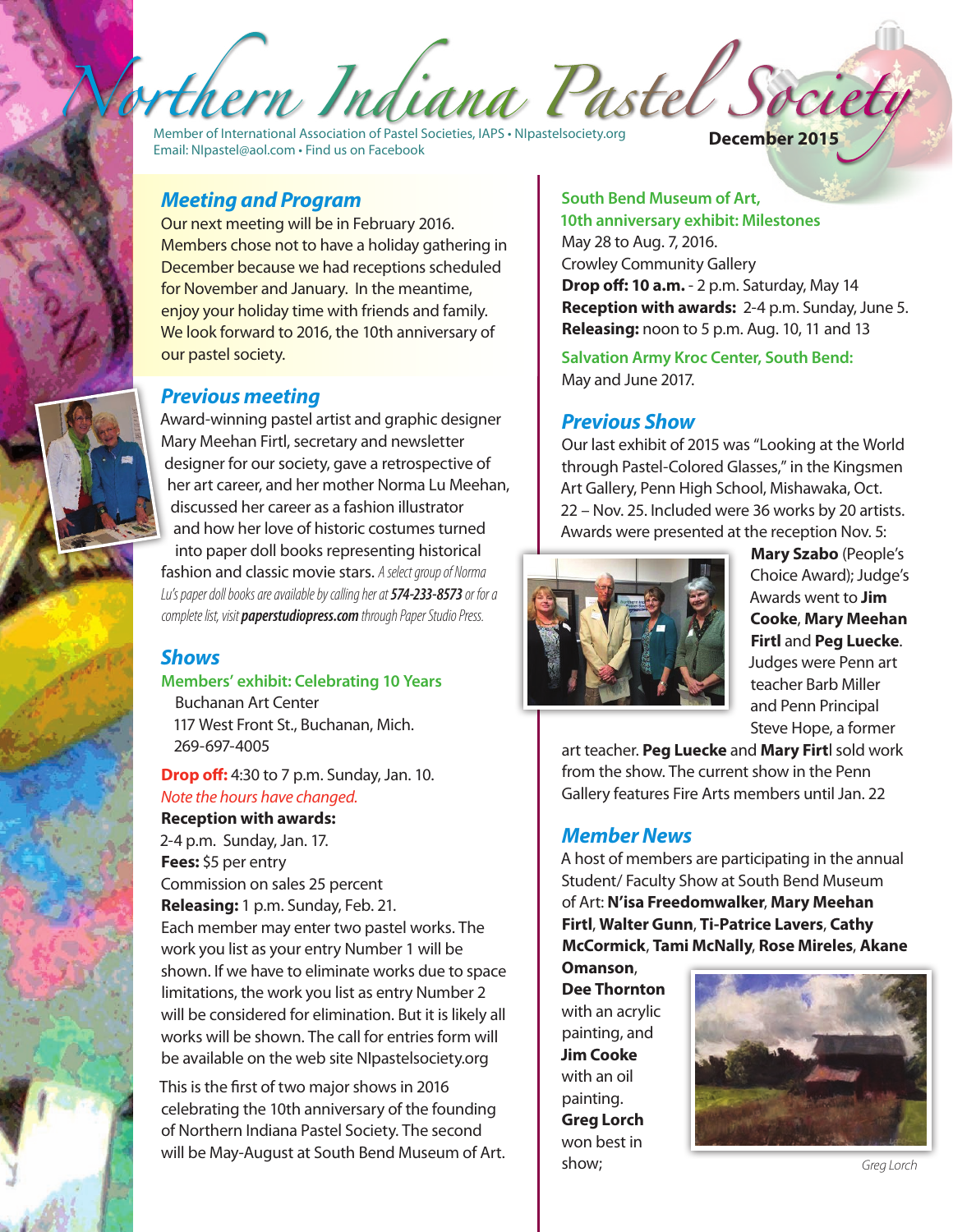

**Peg Luecke** and **Zara Osterman** won honorable mentions. **Mary Firtl**'s painting was sold. The show continues to Jan. 10 in the Crowley Community Gallery. **Hours:** noon - 5 p.m. Wednesday - Sunday at 120 S. St. Joseph St., in the Century Center in Downtown South Bend.

> Several members have work on view to Jan. 2 in a show by Northern Indiana Artists in the Box Factory for Arts, 1101 Broad St., St. Joseph, Mich.: **Cathy McCormick** (judge's award) **Jude Phillips, Barbara Gentner Stephenson**, **James Cooke** (oil painting) and **Robert Williams** (oil painting). Box Factory hours are 1-4 p.m. Monday-Saturday.



> **Helen Kleczynski**  received the French Canvas award at the Pastel Society of America in New York City for her painting "Old Blue." The same painting appeared in her Skill Builders article in the December 2015 issue of the *Pastel Journal*.

> Pastel paintings by our late member **Mary Michalak** are on view in December at South Bend Civic Theatre Gallery. These are the works that were featured at Harris Branch Library in August. The **show will travel to Colfax Cultural Center**, **South Bend, Jan. 15-Feb. 26**. Mary passed away in April after a battle with cancer.

*Helen Kleczynski*

> Pastel winter scenes will be featured in February at Circa Arts Gallery, South Bend. This is an annual exhibit featuring the work of **Cathy McCormick**'s class members.

> Mary Ann Pals offers a solution for the problem of painting a mountain and sky reflected in still water. See her blog**, http://tinyurl.com/maartblog**

### *Classes*

> **Cathy McCormick** will teach a pastel landscapes class 6:30-9:30 Tuesdays for eight weeks starting Jan. 12 at South Bend Museum of Art, 120 S. St. Joseph St., in the Century Center in Downtown South Bend. **574-235-9102**; info@ southbendart.org. She will teach beginning drawing 1:30 to 4:30 Thursdays for eight weeks at the museum.

> **Bob Williams** will teach portrait/figure drawing and painting from live clothed model 2-5 p.m. Thursdays starting Jan. 7 for eight weeks at Elkhart Art League, 511 Baldwin St., Elkhart, Indiana 46514. Voicemail: **574-264-1810**; admin@ealonline.org. Artists may draw or paint in their medium of choice.

> **Phil Monteith** will teach pastels 1-4 p.m. Fridays starting May 6 for four weeks at Elkhart Art League. Suitable for all levels, beginner to advanced, students will create still life, landscape, portrait paintings and recreations of photos. Most materials are supplied, but bring pastels. Nupastels are recommended for beginners.

> **Helen Kleczynski** will offer a workshop, *A New Approach to Mixing Color*, 10 a.m. to 4 p.m. March 12–14 at The Art House, Vicksburg, Mich. Conquer the color beast by learning how to mix color, adjust color, and model with color.

- On the first day, you will work with a limited selection of colors to make your own color mixing handbook, which will include an alternative color wheel and recipes for adjusting color, saturation and value.
- On the second day, you will learn how to adjust the colors of watercolor or pastels that you currently own, to create the colors that you need.
- On the third day, you will learn how to use color to create more depth in your compositions. Each day, students will have the opportunity to practice what they learned by painting a still life from life.

Class fee \$225. **helenkleczynski@yahoo.com** or **269-649-3282**